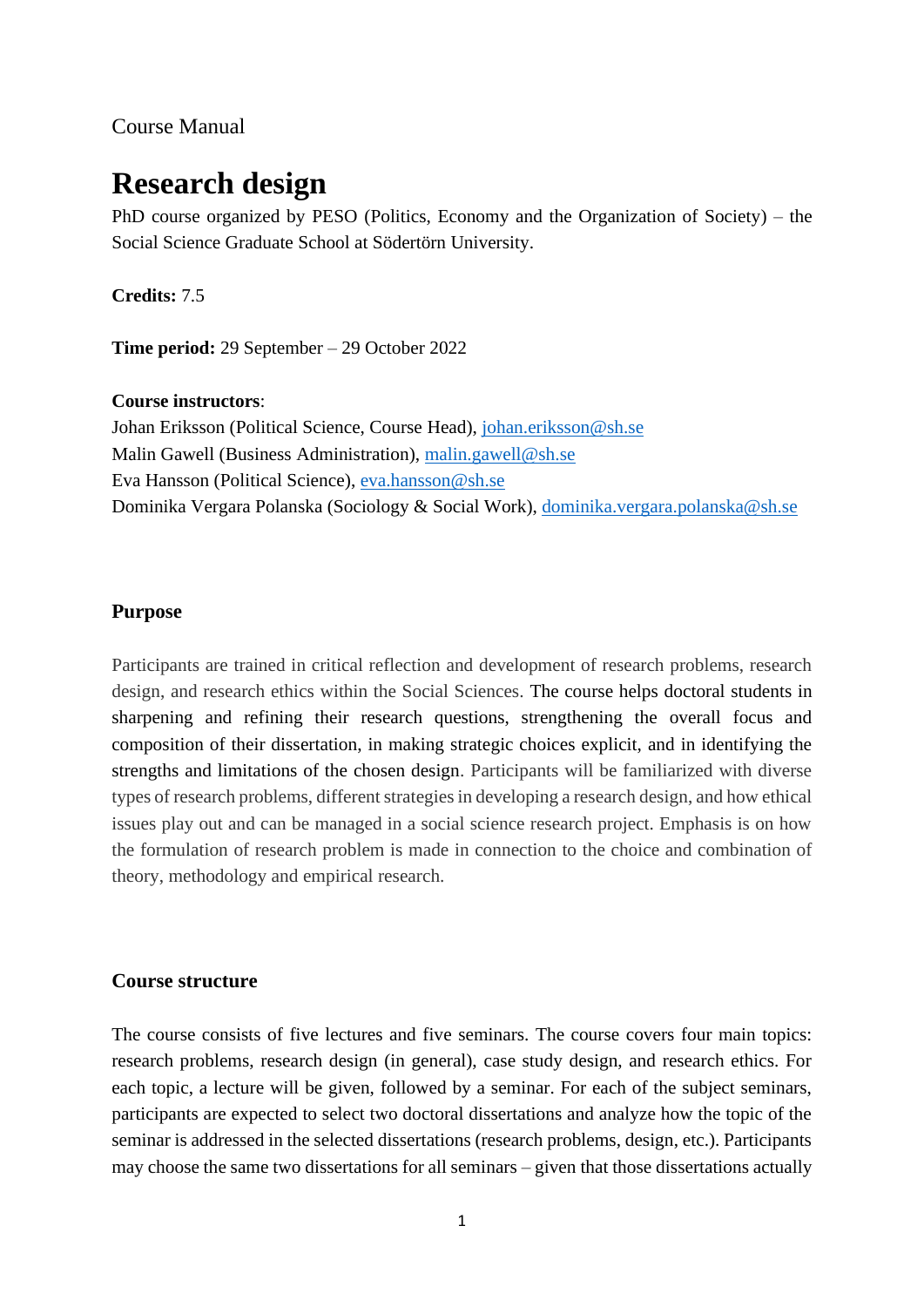address all relevant topics (case study design and research ethics might be the exceptions, since these are not always addressed in doctoral dissertations). The course ends with a longer seminar in which participants present and discuss a final paper.

# **Schedule**

#### **Thursday 29 September, 10:00-12:00 Introductory lecture** – *Johan*

Introduction to the course subject, course structure, readings, and requirements. In addition, participants present themselves and their dissertation topics, including an initial attempt to formulate a preliminary research problem and a preliminary choice of research design. Each participant is expected to present a single-page Power Point slide with their preliminary research problem, and a few bullet-points on the preliminary research design.

#### **Thursday 29 September, 13:00-15:00 Lecture on research problems** – *Malin*

What kind of research problems are there? What are the criteria of a scientifically sound research problem? How are research problems presented in scientific texts – explicitly and implicitly?

#### **Tuesday 4 October, 10:00-12:00 Seminar on research problems** – *Malin*

Each participant selects and reads two doctoral dissertations from their own (or other relevant) discipline. An individually written paper (600-800 words) comparing the research problems in selected dissertations is to be submitted to the designated inbox on the Canvas course web by noon Thursday 3 October. Participants are expected to read and comment on two of the other participants' papers.

# **Tuesday 4 October, 13:00-15:00: Lecture on research design** – *Johan*

What is research design about? What are the basic choices to be made in terms of research design? What basic types of research design have appeared in the social sciences? What are the strengths and limitations of diverse research designs?

Readings: Becker; Bukve; Rosenau & Durfee.

#### **Monday 10 October, 10:00-12:00: Seminar on research design** – *Johan*

Each participant selects and reads two doctoral dissertations from their own (or other relevant) discipline. An individually written paper (600-800 words) comparing the overall research designs of selected dissertations is to be submitted to the designated inbox on the Canvas course web no later than Friday 7 October at 15:00. Participants are expected to read and comment orally on two of the other participants' papers.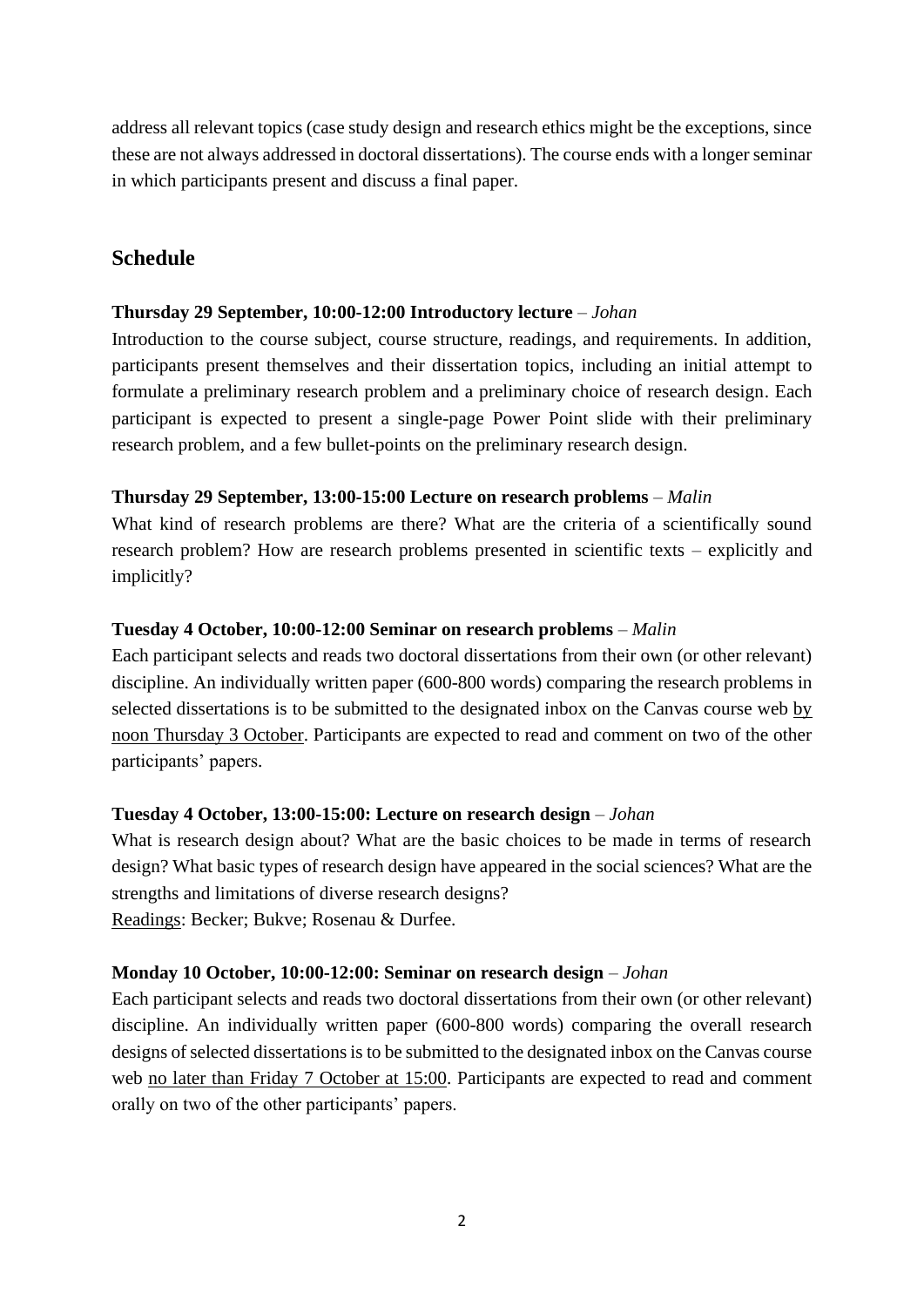#### **Monday 10 October, 13:00-15:00: Lecture on case study design** – *Dominika*

What is a case study? When are case studies appropriate to use? What basic types of case studies are applied in the social sciences? What are the strengths and limitations of case studies?

#### **Friday 14 October, 10:00-12:00: Seminar on case study design** – *Dominika*

Each participant selects and reads two doctoral dissertations from their own (or other relevant) discipline. An individually written paper (600-800 words) comparing the case study designs of selected dissertations is to be submitted to the designated inbox on the Canvas course web by noon Thursday 13 October. Participants are expected to read and comment orally on two of the other participants' papers.

#### **Friday 14 October, 13:00-15:00: Lecture on research ethics** – *Eva*

What does research ethics entail? What are the main types of ethical issues in social science research? What are the rules, regulations and institutionalized mechanisms for research ethics? How can ethical issues be effectively managed?

#### **Friday 21 October, 10:00-12:00: Seminar on research ethics** - *Eva*

Each participant selects and reads two doctoral dissertations from their own (or other relevant) discipline. An individually written paper (600-800 words) comparing the discussion and management of research ethics within the selected dissertations is to be submitted to the designated inbox on the Canvas course web by noon Thursday 20 October. Participants are expected to read and comment orally on two of the other participants' papers.

**Friday 28 October, 10:00-15:00: Seminar on participants' research plans** – *All instructors* This seminar is devoted to presentation and discussion of the participants (revised) research plans (approx. 3000 words), with the aim of improving the quality of the candidate's research problem, research design and management of potential ethical issues. Papers are to be submitted to the designated inbox on the Canvas course web by noon Tuesday 25 October. Participants will defend their own paper and act as discussant for another participant's paper, but we expect everyone to be able to engage in discussion of all papers.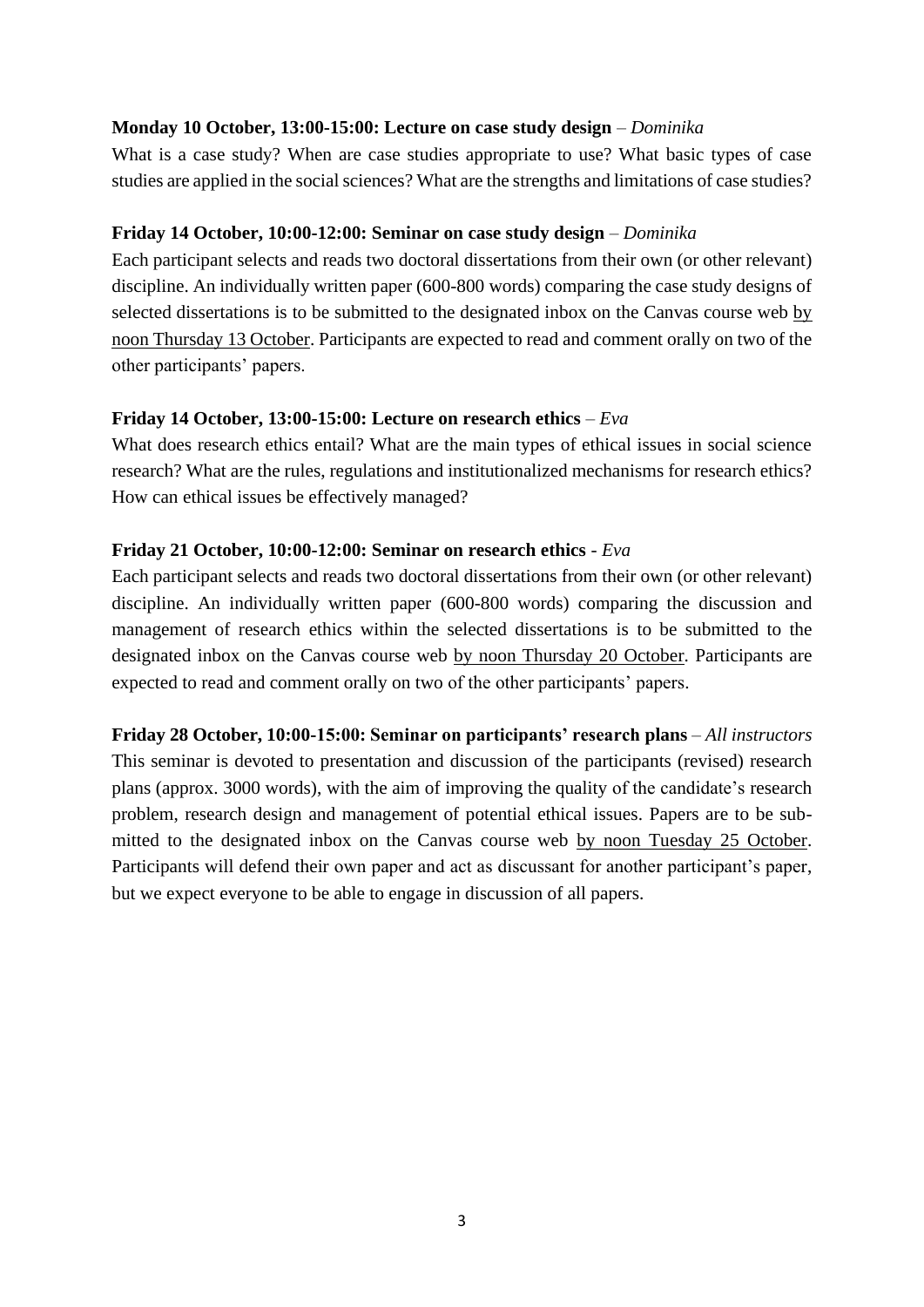# **Requirements**

Participation in seminars is mandatory, while participation in lectures is optional but highly recommended. Specifically, participants are required to:

- attend all seminars (see specific requirements for each seminar);
- prepare a paper for each seminar, circulate your paper in advance of each seminar, and actively participate by discussing the presented papers;
- papers should make use of and refer to the course readings, and other relevant scientific literature.

If you miss a seminar, you will have to submit not only your own paper but also a written review (600-800 words) of two of the other participants' papers. If you miss the final seminar, you will have to submit an extended review of the thesis proposals of two other participants (2000 words in total), in addition to submitting your own thesis proposal.

Grades: Pass (G) or Fail (U). In order to Pass the course, you must successfully complete the five seminar assignments, each one with a Pass grade. Grading is based on the participant's ability to demonstrate in writing (1) the strengths and disadvantages of different types of research problems and research designs; (2) the criteria and procedures for correctly and effectively managing ethical issues in social science research projects; and (3) the choice and formulation of a research problem, research design (and potentially ethical considerations) in her/his own PhD dissertation. Papers must be legibly written, well-structured, convincingly argued, and include a proper academic reference system (preferably the Harvard system).

# **Recommended readings**

The list below contains a number of recommended readings covering the topics of this course. Participants are expected to use additional readings of the own choice, which they find useful for their individual assignments and PhD projects. Since some books can be hard to get hold of, we have suggested a number of similar readings. It should also be noted that in this course, you are not being tested on the books and articles per se, but rather on how you are able to make use of knowledge and advice available in the academic literature on research problems, research design, and research ethics. Our lectures, however, are mainly based on the readings listed below.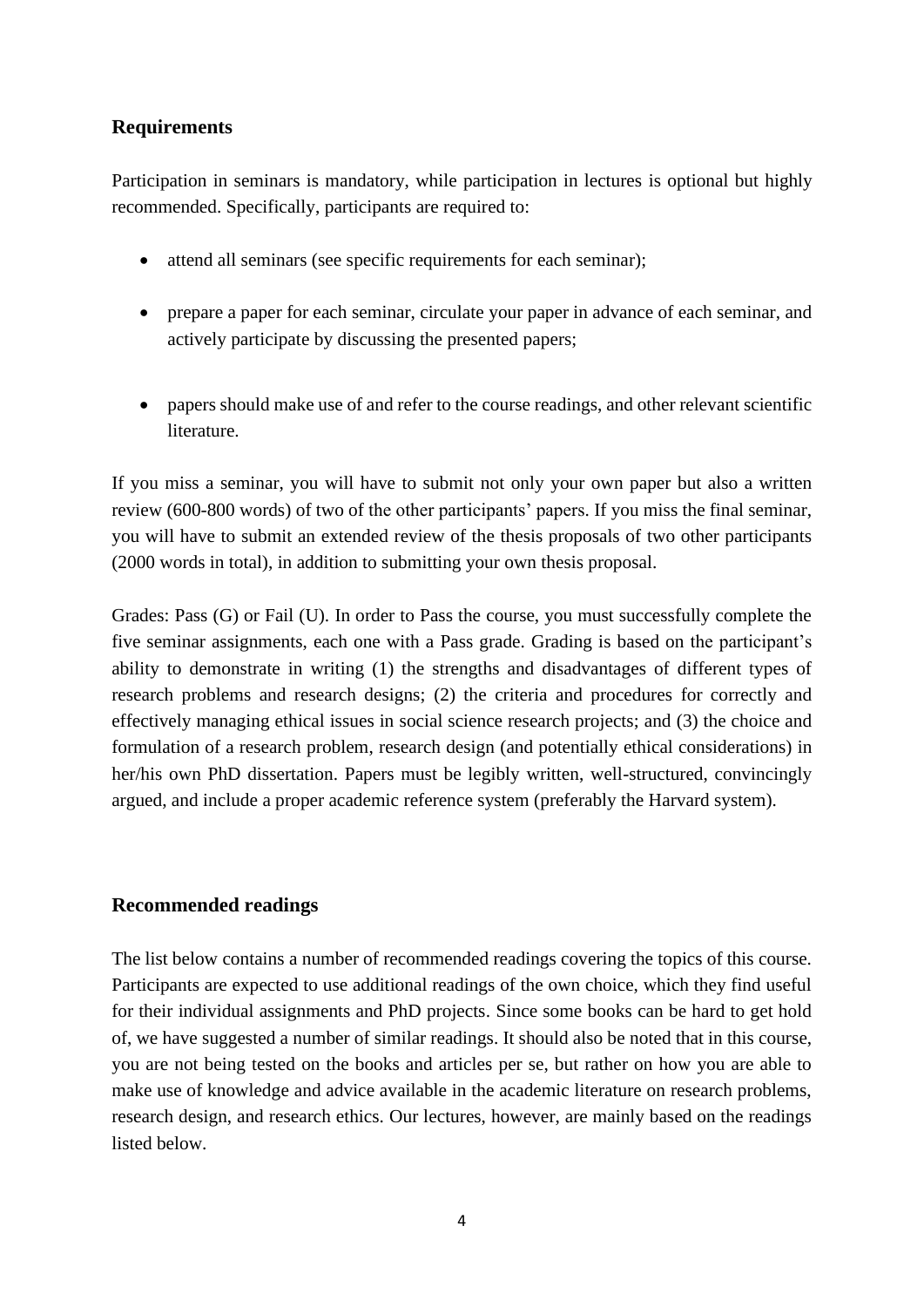\* PDF available on Canvas course web.

#### **Writing literature reviews**

We have below added two articles on how to write a literature review, even though we do not have any lecture or seminar specifically focusing on that topic. They are relevant however both for the understanding of research problems, and research design. On the one hand, formulating a research problem requires an understanding of past research, for which a literature review is useful. One the other hand, writing a literature review is essentially what is done when reviewing past research – an essential part of any doctoral dissertation. Structuring this in an effective way is also a matter of design.

\*Booth, A. (2012) "Taking a systematic approach to your literature review", Sage publications.

\*Knopf, Jeffrey W. (2006) Doing a literature review, *PS: Political Science and Politics*, 39(1): 127-132.

# **Research problems**

\*Gustafsson, K. and L. Hagström (2017) "What is the Point? Teaching Graduate Students How to Construct Political Science Research Puzzles", *European Political Science*, 1-15 (open access).

\*Sandberg, J. and M. Alvesson (2010) "Ways of constructing research questions: gap-spotting or problematization?" *Organization*, 18(1): 23-44.

\*Zinnes, D. A. (1980) "Three Puzzles in Search of a Researcher: Presidential Address", *International Studies Quarterly* 24(3): 315–342.

# **Research design**

Blaikie, N. (2009) *Designing Social Research*. London: Polity Press.

Bukve, Oddbjørn (2019) *Designing Social Science Research*. Palgrave Macmillan.

Brady, H. E. and D. Collier (2004) *Rethinking Social Inquiry: Diverse Tools, Shared Standards*. Lanham, MD, Rowman & Littlefield.

\*Rosenau, J. N. and M. Durfee (2000) *Thinking Theory Thoroughly: Coherent Approaches to an Incoherent World*. Boulder, Oxford: Westview Press, Ch. 9 (pp. 224-238).

Shwartz-Shea, Peregrine & Dwora Yanow (2012) *Interpretative Research Design: Concepts and Processes*. Routledge.

[https://books.google.se/books?hl=sv&lr=&id=84N2Vul4zQYC&oi=fnd&pg=PR5&dq=resea](https://books.google.se/books?hl=sv&lr=&id=84N2Vul4zQYC&oi=fnd&pg=PR5&dq=research+design+social+sciences&ots=85CJslW3ZB&sig=hLLyFo8U9v1AB7a20rlPDHzodIg&redir_esc=y#v=onepage&q=research%20design%20social%20sciences&f=false)